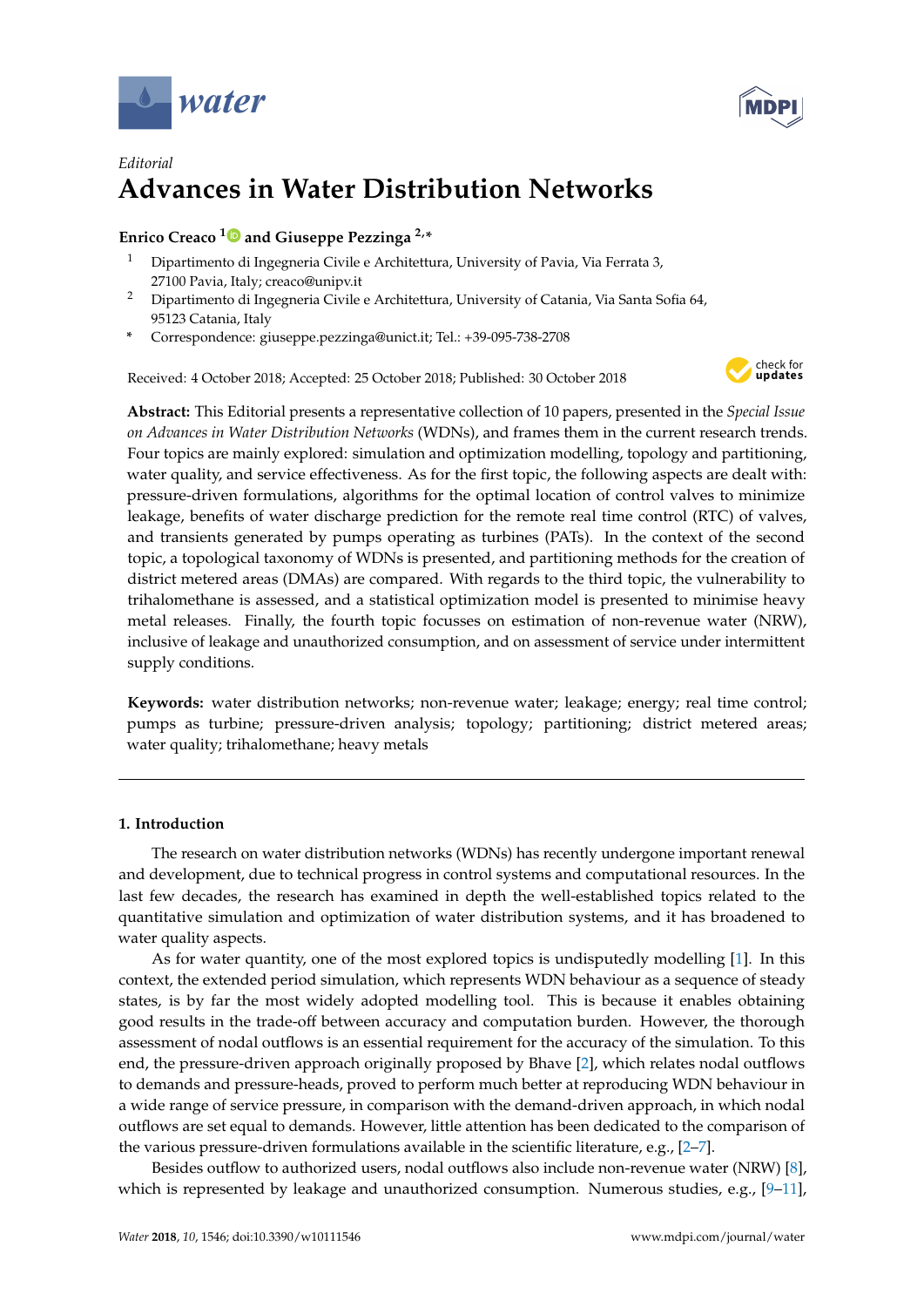have been carried out on the effective parameters for characterizing WDN in terms of NRW. However, the correlation between NRW ratio to overall water production and WDN operational and physical parameters has not been thoroughly explored.

To decrease the NRW ratio, as well as to obtain other benefits such as the reduction in pipe bursts and the extension of infrastructure life, water utility managers often choose to perform service pressure regulation in WDNs. This requires the installation of control valves at suitable locations and the real time control (RTC) of these devices, to meet the demand variations in time. After the work of Jowitt and Xu [\[12\]](#page-5-6), many other works, e.g., [\[13](#page-5-7)[–17\]](#page-5-8), in the scientific literature explored optimal location of control valves in WDNs. Nevertheless, few comparative works exist to help water utility managers choose the best algorithm for generic case studies. As for RTC, some work was done to set-up increasingly effective algorithms to regulate control valve settings as a function of the pressure at critical nodes [\[18\]](#page-5-9) and variables, such as water discharges at valve sites [\[19\]](#page-5-10). An interesting idea, which can be further developed, was recently presented by Page et al. [\[20](#page-5-11)[,21\]](#page-5-12) to include water discharge forecast within the control logic.

Instead of being dissipated at control valves, the surplus of service pressure can be recovered by installing turbines or pumps operating as turbines (PATs) [\[22,](#page-5-13)[23\]](#page-5-14). While the performance of these devices has been analysed in many contexts, e.g., [\[24](#page-6-0)[–27\]](#page-6-1), including real WDNs, e.g., [\[28,](#page-6-2)[29\]](#page-6-3), little attention has been given so far to the effects of transients generated by turbines or PAT.

Besides service pressure regulation, WDN management includes other practices such as partitioning. This is done to subdivide the WDN into sufficiently small areas, called district metered areas (DMAs) [\[1\]](#page-5-0), to facilitate management and monitoring. Numerous algorithms, e.g., [\[30](#page-6-4)[–35\]](#page-6-5), are proposed in the scientific literature for WDN partitioning, while few comparative analyses are available. Furthermore, since WDN partitioning is generally carried out by making use of the graph theory, a study is missing on the behaviour of WDNs from the topological point of view, to characterize their basic metrics.

While the research on WDNs in the 20th century was mainly dedicated to water quantity aspects, the two first decades of the current century have seen the birth of new research lines concerning water quality. These lines have received nourishment from the changes in the regulations in many countries, which encourage the draft and adoption of water safety plans [\[36\]](#page-6-6). A water safety plan is a plan to ensure the safety of drinking water using a comprehensive risk assessment and risk management approach, which encompasses all steps in water supply from catchment to user. In this context, the WDN plays an important role since it can be threatened by events of accidental and intentional contaminations [\[37](#page-6-7)[–39\]](#page-6-8). These events can cause supplied water to contain inacceptable concentrations of undesired compounds, such as heavy metals, disinfection by products and so forth. Therefore, methodologies for improving water quality and estimating the vulnerability of WDNs to these compounds should be developed.

#### **2. Overview of the** *Special Issue*

The *Special Issue* was established to point out the recent trends on WDNs, with emphasis on the opportunities introduced by technical progress for simulation, design, and management of water distribution systems. The collected papers are representative of some current main research topics in WDNs.

#### *2.1. WDN Simulation and Optimization*

Four papers form part of this topic:

• Ciaponi and Creaco [\[40\]](#page-6-9) present the comparison of five pressure-driven formulations in the context of WDN modelling. The results of two case studies show that the formulations tend to behave similarly in terms of nodal outflows. The formulations with smooth relationship between nodal outflow and pressure head tend to guarantee faster algorithm convergence, in comparison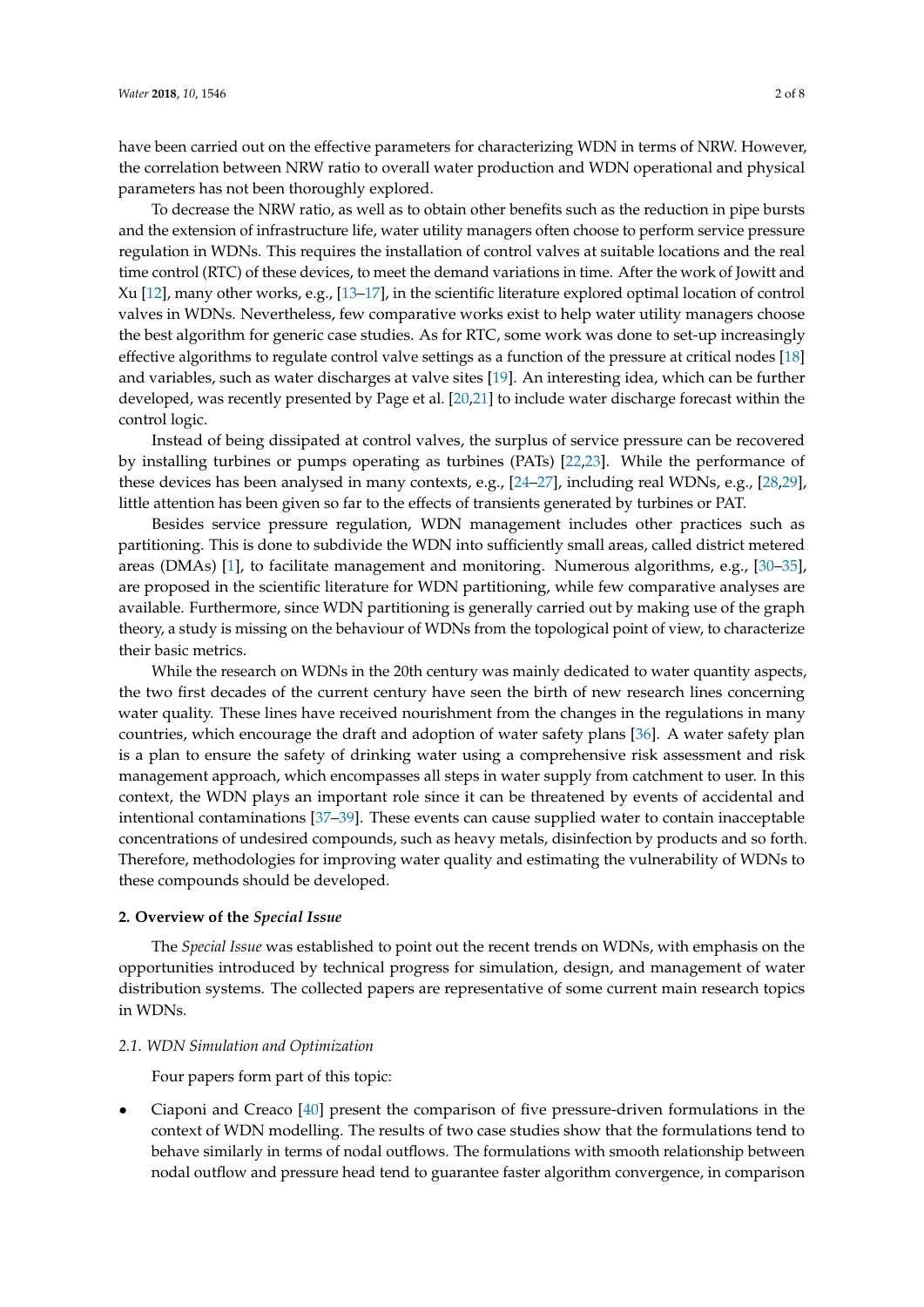with a relationship with derivative discontinuities. The results yielded by the formulations for low values of the nodal pressure head can be very different;

- Creaco and Pezzinga [\[41\]](#page-6-10) present the comparison of two different algorithms for the optimal location of control valves for leakage reduction. The former is based on the sequential addition (SA) of control valves: at each step, the optimal combination of valves is searched for, while containing the optimal combination found at the previous step. Therefore, the former algorithm searches for only one new valve location at each step, among all the remaining ones. The latter algorithm consists of a multi-objective genetic algorithm (GA), in which valve locations are encoded inside individual genes. The results obtained on two WDNs show that SA and GA yield identical results for small number of valves. When this number grows, GA performs increasingly better than SA. However, the smaller computation time of SA may make this algorithm preferable in the case of large WDNs;
- Creaco [\[42\]](#page-6-11) explores the benefits of water discharge prediction in the RTC of WDNs. An algorithm aimed at controlling the settings of control valves and variable speed pumps, as a function of pressure head signals from remote nodes in the network, is used. Two variants of the algorithm are considered, based on the measured water discharge in the device at the current time and on the prediction of this variable at the new time, respectively. The RTC algorithm attempts to correct the expected deviation of the controlled pressure head from the set point, rather than the currently measured deviation. The results of the applications prove that RTC benefits from the implementation of the prediction, in terms of closeness of the controlled variable to the set point;
- Pérez-Sánchez et al. [\[43\]](#page-6-12) characterize the water hammer phenomenon in the design of PAT systems, emphasizing the transient events that can occur during a normal operation. This is based on project concerns towards a stable and efficient operation associated with the normal dynamic behaviour of flow control valve closure or by the induced overspeed effect. The analysis shows how precise evaluation of basic operating rules depends upon the system and component type, as well as upon the required safety level during each operation, with emphasis on the analysis of transients.

# *2.2. WDN Topology and Partitioning*

Two papers belong to this topic:

- Giudicianni et al. [\[44\]](#page-6-13) apply Complex Network Theory to characterize the behaviour of WDNs from a topological point of view. A tool of analysis is provided to help in finding solutions to several problems of WDNs. The application of the methodology to 21 existing networks and 13 literature networks highlights some topological peculiarities and the possibility to define a set of best design parameters for ex-novo WDNs. Also, the interplay between topology and some performance requirements of WDNs is discussed;
- Liu et al. [\[45\]](#page-6-14) present a comparative analysis of three partitioning methods, including Fast Greedy, Random Walk, and Metis, which are commonly used to establish the DMAs in water distribution systems. A complex water distribution network is used for comparison considering two cases, i.e., unweighted and weighted edges, where the weights are represented by the demands. The results obtained from the case study network show that the Fast Greedy method is more effective in the weighted graph partitioning. The study provides an insight for the application of the topology-based partitioning methods to establish district metered areas in a water distribution network.

# *2.3. Water Quality*

Two papers are concerned with water quality issues:

• Quintiliani et al. [\[46\]](#page-6-15) propose a methodology for estimating the vulnerability with respect to users' exposure to disinfection by-products (DPBs) in WDNs. The presented application considers total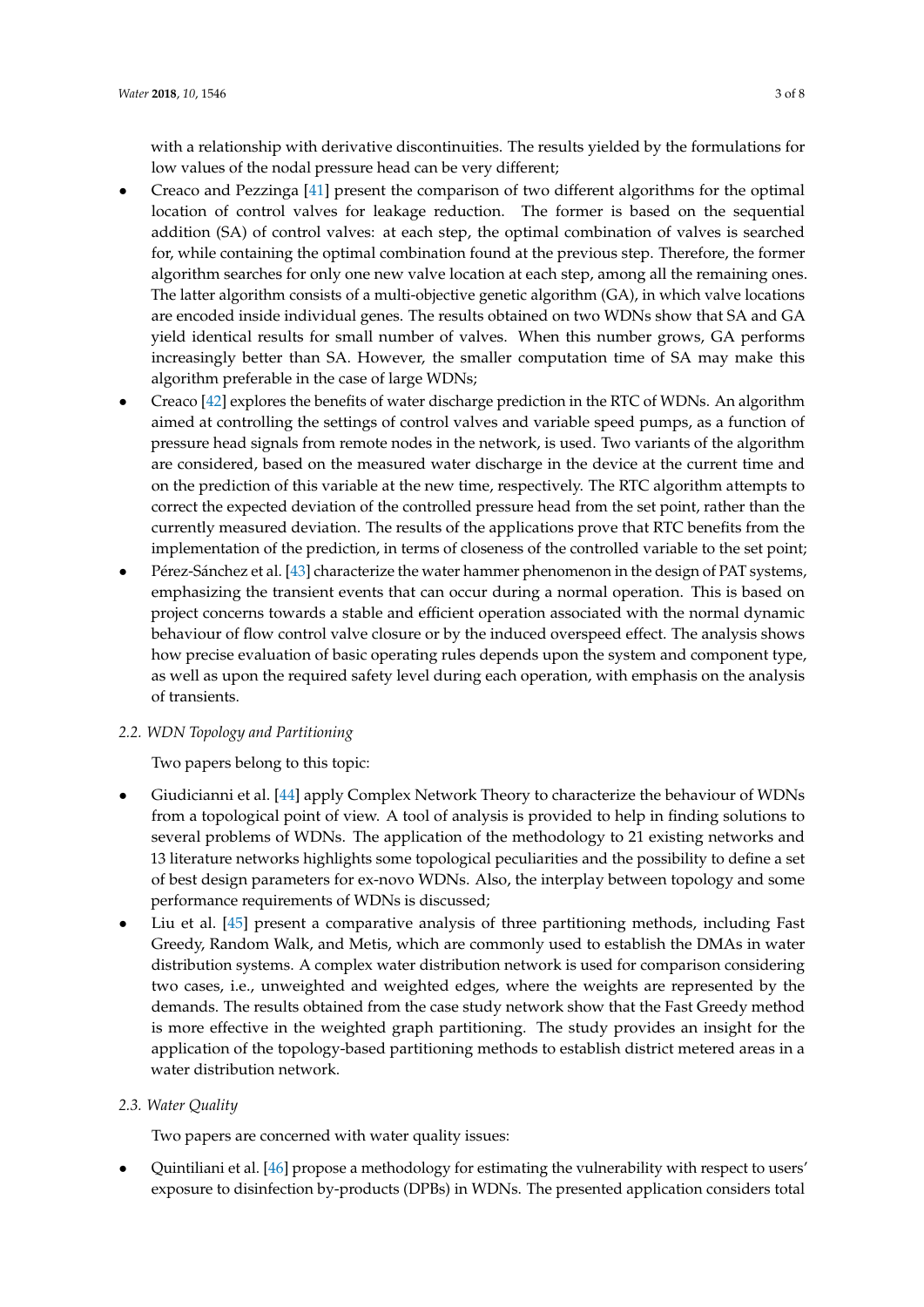trihalomethane (TTHM) concentrations, but the methodology can be used also for other types of DPBs. Five vulnerability indexes are adopted. The results obtained on five case studies suggest that the introduced indexes identify different critical areas in terms of elevated concentrations of TTHMs. This allows identification of the higher risk nodes in terms of different kinds of exposure (short period of exposure to high TTHMs values, or chronic exposure to low concentrations);

• Peng and Mayorga [\[47\]](#page-6-16) propose a statistical multiple objectives optimization, namely Multiple Source Waters Blending Optimization (MSWBO), to find optimal blending ratios of source waters for minimizing three heavy metals (HMR) in a WDN. Three response surface equations are applied to describe the reaction kinetics of HMR, and three dual response surface equations are used to track the standard deviations of the three response surface equations. A weighted sum method is performed for the multi-objective optimization problem to minimize three HMRs simultaneously. The experimental data of a pilot distribution system are used to demonstrate the model's applicability, computational efficiency, and robustness.

#### *2.4. Service Effectiveness*

Two papers consider service effectiveness aspects:

- Jang and Choi [\[48\]](#page-7-0) estimate the NRW ratio, that is the ratio of losses from unbilled authorized consumption and apparent and real losses to the total water supply. NRW is an important parameter for prioritizing the improvement of a WDN. The paper shows that the accuracy of multiple regression analysis (MRA) is low compared to the measured NRW ratio, where the accuracy of estimation by an artificial neural network (ANN) with the optimal number of neurons, is higher;
- Mokssit et al. [\[49\]](#page-7-1) propose a methodology for assessing the effectiveness of water distribution service in the context of intermittent supply, based on a comparison of joint results from literature reviews and feedback from drinking water operators who had managed these networks, with standards for defining the effectiveness of drinking water service. The results are used to structure an evaluation framework for water service and to develop improvement paths defined in intermittent networks. The resulting framework highlights the means available to water stakeholders to assess their operational and management performance in achieving the improvement objectives defined by the environmental and socio-economic contexts in which the network operates. Practical examples of intermittent system management are collected from water system operators and presented for illustration purposes.

#### **3. Discussion**

All the papers of the special issue are focussed on topics that are at the forefront of the research in WDNs. Besides achieving the expected objectives, they are founded on very accurate reviews of the most recent works in the scientific literature.

Four papers in the special issue namely  $[40,41,45,49]$  $[40,41,45,49]$  $[40,41,45,49]$  $[40,41,45,49]$  have the merit of presenting comparative analyses. The results of these works may become a benchmark for future reference and may also offer precious information to orientate future research efforts.

Another merit of the papers in the special issue lies in the fact that the methodology proposed are applied to real WDNs, considering complete or skeletonized layouts. This confers reliability to the results obtained.

The methodologies adopted are multi-faceted, ranging from hydraulic [\[40](#page-6-9)[–43\]](#page-6-12) and water quality [\[46,](#page-6-15)[47\]](#page-6-16) modelling, to the graph theory [\[44](#page-6-13)[,45\]](#page-6-14), statistical [\[42,](#page-6-11)[48\]](#page-7-0), and optimization [\[41,](#page-6-10)47] techniques.

However, the special issue feels the effect of a strong and widespread tendency in the scientific literature, which has recently been producing many more numerical models and mathematical methods than experimental studies for model validation. In fact, only one of the ten papers, namely [\[43\]](#page-6-12), reports novel experimental results. The others, instead, use literature data for model validation. It is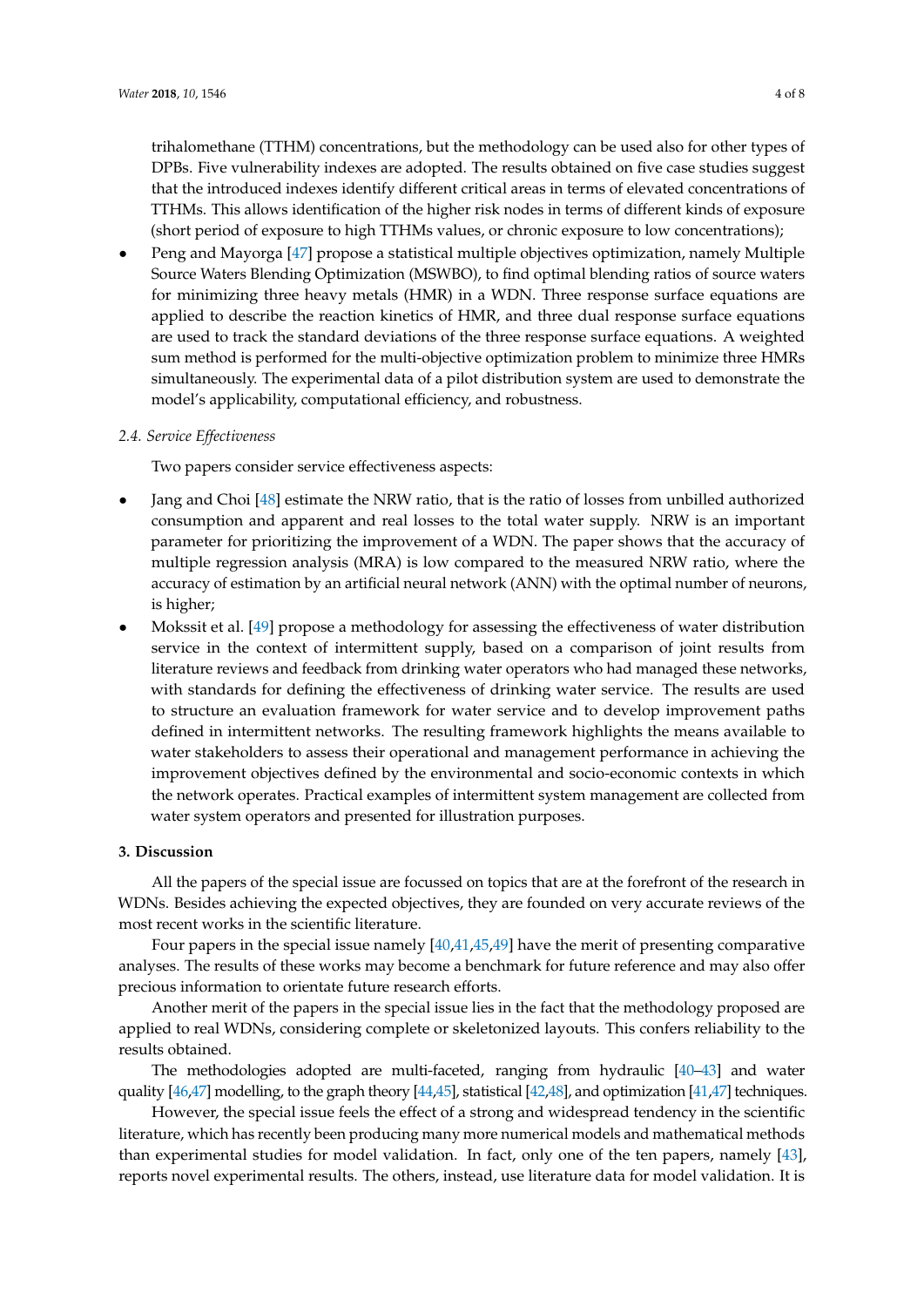the Authors' idea that the collection of new data from laboratory and in-situ experiments, by means of modern and accurate equipment available nowadays, could enable more accurate validation of numerical models and mathematical methods developed so far.

#### **4. Conclusions**

The paper presents an overview on the present research topics on WDNs through the analysis of the literature and of the papers presented in the *Special Issue on Advances in Water Distribution Networks*. The analysis of existing literature is carried out to put in evidence the aspects covered by the research in WDNs. With regards to water quantity, one of the most explored topics is the modelling, both for simulation and for optimisation purposes. Attention is focused on: demand models, pressure driven formulation, hypotheses on flow. In the context of WDN simulation, a paper presented in the special issue compares various pressure driven formulations [\[40\]](#page-6-9). With regards to optimisation, although there is a wide consideration of aspects to be optimised, in recent years the regulation of pressure by valves and the recovery of energy surplus by micro-turbines or PATs have assumed a fundamental role. As for WDN optimization, a paper in the special issue presents the comparison of deterministic and probabilistic algorithms for the location of control valves [\[41\]](#page-6-10). Another paper of the special issue shows the extent to which RTC of valves can benefit from implementation of water discharge prediction at valve site [\[42\]](#page-6-11). Staying in the context of WDN modelling, a paper presented in the special issue concerns energy recovery by means of PATs, with emphasis on the analysis of transients [\[43\]](#page-6-12).

Along with service pressure regulation, another commonly adopted practice in WDN management is partitioning, which consists of WDN subdivision into small areas, which can be easily monitored and managed. A topic very closely related to partitioning is topology. Numerous algorithms were proposed in the scientific literature for WDN partitioning, generally carried out by making use of the graph theory. A paper presented in the special issue compares WDN partitioning algorithms [\[45\]](#page-6-14). Another paper proposes a topological taxonomy of WDNs [\[44\]](#page-6-13).

The research lines considering water quality aspects have received recent attention from the adoption of water safety plans, to ensure safety of drinking water. Methodologies are currently being developed to improve water quality and to estimate the vulnerability of WDNs, to avoid the risk of contamination of supplied water by undesired substances. As for water quality, two papers were presented in the special issue, concerning assessment of vulnerability to trihalomethane [\[46\]](#page-6-15) and development of a statistical optimization model to improve drinking water quality through the minimization of heavy metal releases [\[47\]](#page-6-16), respectively.

Aspects related to service effectiveness have also received increased attention. This is because water authorities need to save water resources and to optimize their financial resources, while meeting users' satisfaction. Besides traditional issues, such as those associated with guaranteeing the suitable service pressure at users' connections, subjects as NRW, and intermittent supply conditions have recently been explored. In the context of the analysis of service effectiveness, the special issue includes two papers. The former concerns estimation of NRW, inclusive of leakage and unauthorized consumption, using multiple regression analysis and artificial neural networks [\[48\]](#page-7-0). The latter, instead, proposes a methodology for assessing service effectiveness under intermittent supply conditions [\[49\]](#page-7-1).

Each of these papers gives contributions on the research in WDNs and gives possible research topics to be developed in the future.

**Funding:** This research received no external funding.

**Acknowledgments:** This research was conducted using the funds supplied by the University of Pavia and by the University of Catania.

**Conflicts of Interest:** The author declares no conflict of interest.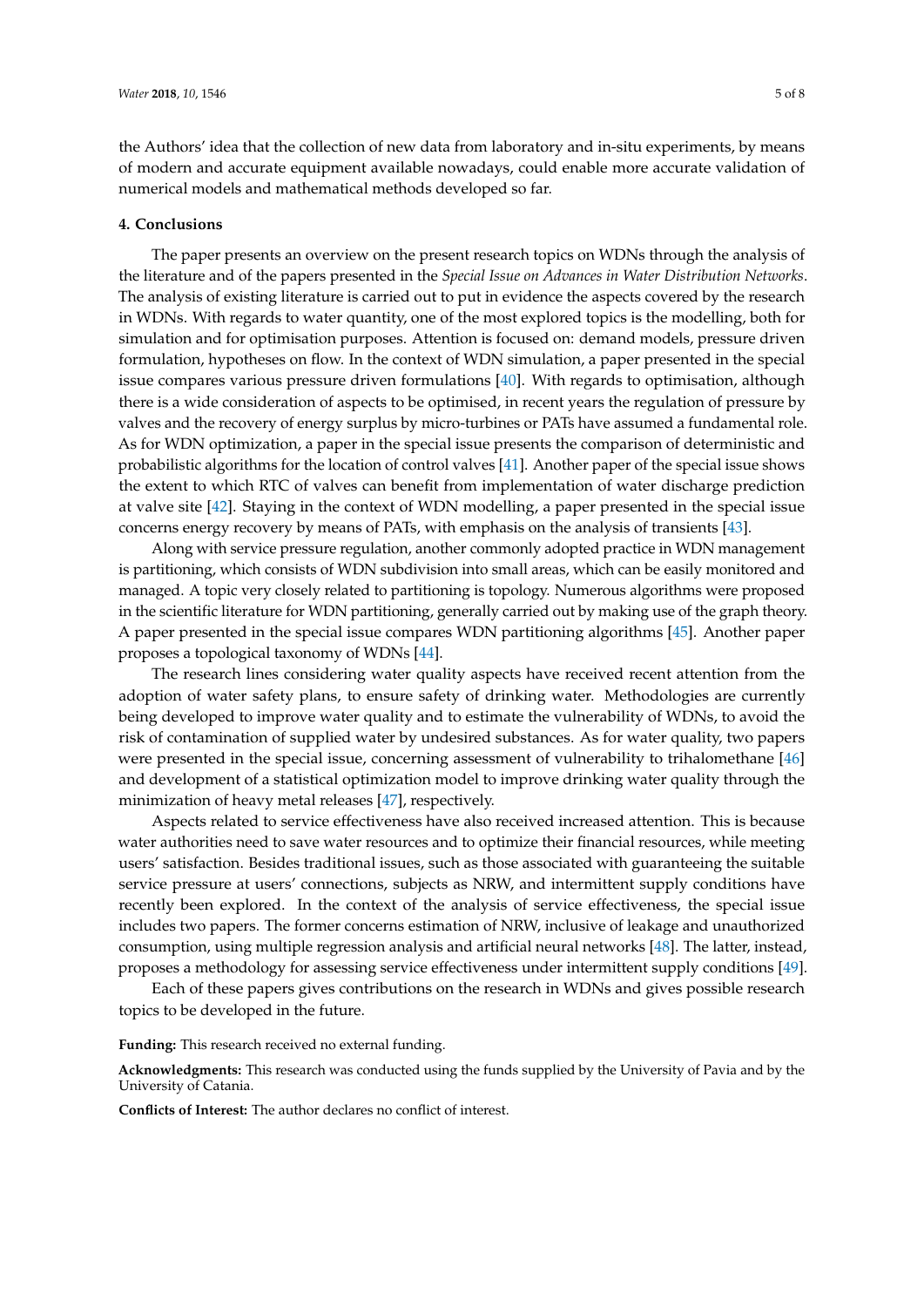# **References**

- <span id="page-5-0"></span>1. Walski, T.M.; Chase, D.V.; Savic, D.A.; Grayman, W.; Beckwith, S.; Koelle, E. *Advanced Water Distribution Modeling and Management*; Haestad Methods, Inc.: Waterbury, CT, USA, 2004.
- <span id="page-5-1"></span>2. Bhave, P.R. Node flow analysis of water distribution systems. *J. Transp. Eng.* **1981**, *107*, 457–467.
- 3. Wagner, B.J.M.; Shamir, U.; Marks, D.H. Water distribution reliability: Simulation method. *J. Water Resour. Plan. Manag.* **1988**, *114*, 276–294. [\[CrossRef\]](http://dx.doi.org/10.1061/(ASCE)0733-9496(1988)114:3(276))
- 4. Fujiwara, O.; Li, J. Reliability analysis of water distribution networks in consideration of equity, redistribution, and pressuredependent demand. *J. Water Resour. Res.* **1998**, *34*, 1843–1850. [\[CrossRef\]](http://dx.doi.org/10.1029/98WR00908)
- 5. Tucciarelli, T.; Criminisi, A.; Termini, D. Leak Analysis in Pipeline System by Means of Optimal Value Regulation. *J. Hydraul. Eng.* **1999**, *125*, 277–285. [\[CrossRef\]](http://dx.doi.org/10.1061/(ASCE)0733-9429(1999)125:3(277))
- 6. Tanyimboh, T.; Templeman, A. Seamless pressure-deficient water distribution system model. *J. Water Manag.* **2010**, *163*, 389–396. [\[CrossRef\]](http://dx.doi.org/10.1680/wama.900013)
- <span id="page-5-2"></span>7. Ciaponi, C.; Franchioli, L.; Murari, E.; Papiri, S. Procedure for defining a pressure-outflow relationship regarding indoor demands in pressure-driven analysis of water distribution networks. *Water Resour. Manag.* **2015**, *29*, 817–832. [\[CrossRef\]](http://dx.doi.org/10.1007/s11269-014-0845-2)
- <span id="page-5-3"></span>8. Frauendorfer, R.; Liemberger, R. *The Issues and Challenges of Reducing Non-Revenue Water*; Asian Development Bank: Mandaluyong, Philippines, 2010.
- <span id="page-5-4"></span>9. Jung, J.J. The Primary Factor of Management Evaluation Indicators for Local Public Water Supplies & Suggestion of Alternative Evaluation Indicators. *J. Korean Policy Stud.* **2012**, *12*, 139–159.
- 10. Lambert, A.O.; Brown, T.G.; Takizawa, M.; Weimer, D. A Review of Performance Indicators for Real Losses from Water Supply Systems. *J. Water SRT Aqua* **1999**, *48*, 227–237. [\[CrossRef\]](http://dx.doi.org/10.2166/aqua.1999.0025)
- <span id="page-5-5"></span>11. Shinde, V.R.; Hirayama, N.; Mugita, A.; Itoh, S. Revising the Existing Performance Indicator System for Small Water Supply Utilities in Japan. *Urban Water J.* **2013**, *10*, 377–393. [\[CrossRef\]](http://dx.doi.org/10.1080/1573062X.2012.739628)
- <span id="page-5-6"></span>12. Jowitt, P.W.; Xu, C. Optimal Valve Control in Water-Distribution Networks. *J. Water Resour. Plan. Manag.* **1990**, *116*, 455–472. [\[CrossRef\]](http://dx.doi.org/10.1061/(ASCE)0733-9496(1990)116:4(455))
- <span id="page-5-7"></span>13. Reis, L.; Porto, R.; Chaudhry, F. Optimal location of control valves in pipe networks by genetic algorithm. *J. Water Resour. Plan. Manag.* **1997**, *123*, 317–326. [\[CrossRef\]](http://dx.doi.org/10.1061/(ASCE)0733-9496(1997)123:6(317))
- 14. Araujo, L.; Ramos, H.; Coelho, S. Pressure control for leakage minimisation in water distribution systems management. *Water Resour. Manag.* **2006**, *20*, 133–149. [\[CrossRef\]](http://dx.doi.org/10.1007/s11269-006-4635-3)
- 15. Pezzinga, G.; Gueli, R. Discussion of "Optimal Location of Control Valves in Pipe Networks by Genetic Algorithm". *J. Water Resour. Plan. Manag.* **1999**, *125*, 65–67. [\[CrossRef\]](http://dx.doi.org/10.1061/(ASCE)0733-9496(1999)125:1(65))
- 16. Creaco, E.; Pezzinga, G. Embedding Linear Programming in Multi Objective Genetic Algorithms for Reducing the Size of the Search Space with Application to Leakage Minimization in Water Distribution Networks. *Environ. Model. Softw.* **2015**, *69*, 308–318. [\[CrossRef\]](http://dx.doi.org/10.1016/j.envsoft.2014.10.013)
- <span id="page-5-8"></span>17. Covelli, C.; Cozzolino, L.; Cimorrelli, L.; Della Morte, R.; Pianese, D. Optimal Location and Setting of PRVs in WDS for Leakage Minimization. *Water Resour. Manag.* **2016**, *30*, 1803–1817. [\[CrossRef\]](http://dx.doi.org/10.1007/s11269-016-1252-7)
- <span id="page-5-9"></span>18. Campisano, A.; Creaco, E.; Modica, C. RTC of valves for leakage reduction in water supply networks. *J. Water Resour. Plan. Manag.* **2010**, *136*, 138–141. [\[CrossRef\]](http://dx.doi.org/10.1061/(ASCE)0733-9496(2010)136:1(138))
- <span id="page-5-10"></span>19. Creaco, E.; Franchini, M. A new algorithm for the real time pressure control in water distribution networks. *Water Sci. Technol. Water Supply* **2013**, *13*, 875–882. [\[CrossRef\]](http://dx.doi.org/10.2166/ws.2013.074)
- <span id="page-5-11"></span>20. Page, P.R.; Abu-Mahfouz, A.M.; Yoyo, S. Parameter-Less Remote Real-Time Control for the Adjustment of Pressure in Water Distribution Systems. *J. Water Resour. Plan. Manag.* **2017**, *143*, 04017050. [\[CrossRef\]](http://dx.doi.org/10.1061/(ASCE)WR.1943-5452.0000805)
- <span id="page-5-12"></span>21. Page, P.R.; Abu-Mahfouz, A.M.; Mothetha, M.L. Pressure Management of Water Distribution Systems via the Remote Real-Time Control of Variable Speed Pumps. *J. Water Resour. Plan. Manag.* **2017**, *143*, 04017045. [\[CrossRef\]](http://dx.doi.org/10.1061/(ASCE)WR.1943-5452.0000807)
- <span id="page-5-13"></span>22. Kougias, I.; Patsialis, T.; Zafirakou, A.; Theodossiou, N. Exploring the potential of energy recovery using micro hydropower systems in water supply systems. *Water Util. J.* **2014**, *7*, 25–33.
- <span id="page-5-14"></span>23. Pérez-Sánchez, M.; Sánchez-Romero, F.; Ramos, H.; López-Jiménez, P.A. Energy Recovery in Existing Water Networks: Towards Greater Sustainability. *Water* **2017**, *9*, 97. [\[CrossRef\]](http://dx.doi.org/10.3390/w9020097)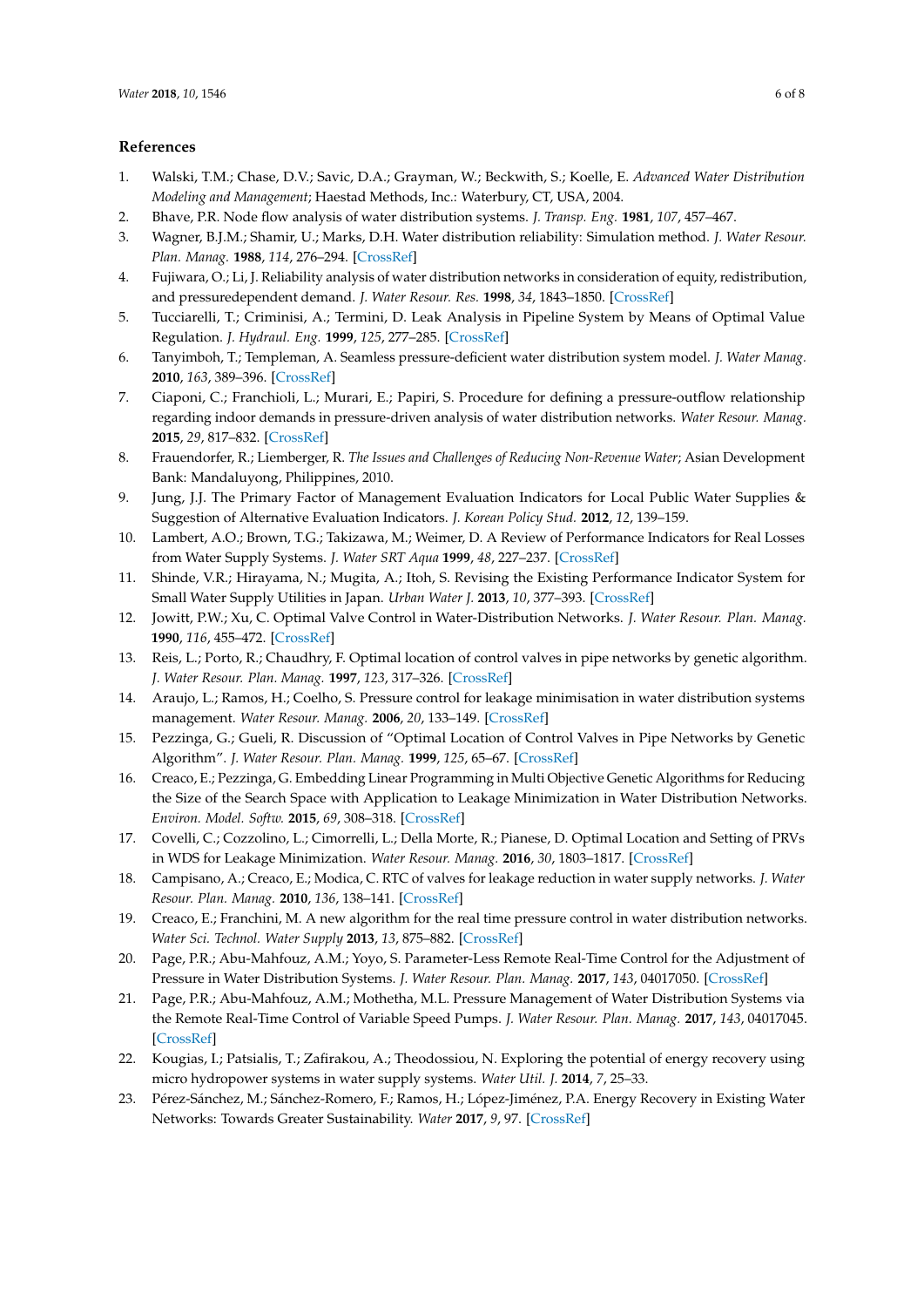- <span id="page-6-0"></span>24. Ramos, H.M.; Borga, A.; Simão, M. New design solutions for low-power energy production in water pipe systems. *Water Sci. Eng.* **2009**, *2*, 69–84.
- 25. Carravetta, A.; Del Giudice, G.; Fecarotta, O.; Ramos, H.M. Energy Recovery in Water Systems by PATs: A Comparisons among the Different Installation Schemes. *Procedia Eng.* **2014**, *70*, 275–284. [\[CrossRef\]](http://dx.doi.org/10.1016/j.proeng.2014.02.031)
- 26. Caxaria, G.; de Mesquita e Sousa, D.; Ramos, H.M. Small Scale Hydropower: Generator Analysis and Optimization for Water Supply Systems. 2011, p. 1386. Available online: [http://www.ep.liu.se/ecp\\_article/](http://www.ep.liu.se/ecp_article/index.en.aspx?issue=57;vol=6;article=2) [index.en.aspx?issue=57;vol=6;article=2](http://www.ep.liu.se/ecp_article/index.en.aspx?issue=57;vol=6;article=2) (accessed on 12 March 2017).
- <span id="page-6-1"></span>27. Sinagra, M.; Sammartano, V.; Morreale, G.; Tucciarelli, T. A new device for pressure control and energy recovery in water distribution networks. *Water* **2017**, *9*, 309. [\[CrossRef\]](http://dx.doi.org/10.3390/w9050309)
- <span id="page-6-2"></span>28. Muhammetoglu, A.; Nursen, C.; Karadirek, E.; Muhammetoglu, H. Evaluation of performance and environmental benefits of a full-scale pump as turbine system in Antalya water distribution network. *Water Sci. Technol. Water Supply* **2017**, *18*, 130–141. [\[CrossRef\]](http://dx.doi.org/10.2166/ws.2017.087)
- <span id="page-6-3"></span>29. Balacco, G.; Binetti, M.; Caporaletti, V.; Gioia, A.; Leandro, L.; Iacobellis, V.; Sanvito, C.; Piccinni, A.F. Innovative mini-hydro device for the recharge of electric vehicles in urban areas. *Int. J. Energy Environ. Eng.* **2018**. [\[CrossRef\]](http://dx.doi.org/10.1007/s40095-018-0282-8)
- <span id="page-6-4"></span>30. Clauset, A.; Newman, M.E.J.; Moore, C. Finding community structure in very large networks. *Phys. Rev. E* **2004**, *70*, 06611. [\[CrossRef\]](http://dx.doi.org/10.1103/PhysRevE.70.066111) [\[PubMed\]](http://www.ncbi.nlm.nih.gov/pubmed/15697438)
- 31. Di Nardo, A.; Di Natale, M.; Santonastaso, G.; Tzatchkov, V.; Alcocer-Yamanaka, V. Water network sectorization based on graph theory and energy performance indices. *J. Water Resour. Plan. Manag.* **2013**, *140*, 620–629. [\[CrossRef\]](http://dx.doi.org/10.1061/(ASCE)WR.1943-5452.0000364)
- 32. Giustolisi, O.; Ridolfi, L. A novel infrastructure modularity index for the segmentation of water distribution networks. *Water Resour. Res.* **2014**, *50*, 7648–7661. [\[CrossRef\]](http://dx.doi.org/10.1002/2014WR016067)
- 33. Scarpa, F.; Lobba, A.; Becciu, G. Elementary DMA design of looped water distribution networks with multiple sources. *J. Water Resour. Plan. Manag.* **2016**, *142*, 04016011. [\[CrossRef\]](http://dx.doi.org/10.1061/(ASCE)WR.1943-5452.0000639)
- 34. Sela Perelman, L.; Allen, M.; Preis, A.; Iqbal, M.; Whittle, A.J. Automated sub-zoning of water distribution systems. *Environ. Model. Softw.* **2015**, *65*, 1–14. [\[CrossRef\]](http://dx.doi.org/10.1016/j.envsoft.2014.11.025)
- <span id="page-6-5"></span>35. Di Nardo, A.; Giudicianni, C.; Greco, R.; Herrera, M.; Santonastaso, G. Applications of graph spectral techniques to water distribution network management. *Water* **2018**, *10*, 45. [\[CrossRef\]](http://dx.doi.org/10.3390/w10010045)
- <span id="page-6-6"></span>36. WHO (World Health Organization). *Guidelines for Drinking-Water Quality—First Addendum to Third Edition, Volume I: Recommendations*; WHO: Geneva, Switzerland, 2006.
- <span id="page-6-7"></span>37. Nilsson, K.A.; Buchberger, S.G.; Clark, R.M. Simulating Exposures to Deliberate Intrusions into Water Distribution Systems. *J. Water Resour. Plan. Manag.* **2005**, *131*, 228–236. [\[CrossRef\]](http://dx.doi.org/10.1061/(ASCE)0733-9496(2005)131:3(228))
- 38. Khanal, N.; Buchberger, S.G.; McKenna, S.A. Distribution system contamination events: Exposure, influence, and sensitivity. *J. Water Resour. Plann. Manag.* **2006**, *132*, 283–292. [\[CrossRef\]](http://dx.doi.org/10.1061/(ASCE)0733-9496(2006)132:4(283))
- <span id="page-6-8"></span>39. Davis, M.J.; Janke, R. Importance of Exposure Model in Estimating Impacts When a Water Distribution System Is Contaminated. *J. Water Resour. Plan. Manag.* **2008**, *134*, 449–456. [\[CrossRef\]](http://dx.doi.org/10.1061/(ASCE)0733-9496(2008)134:5(449))
- <span id="page-6-9"></span>40. Ciaponi, C.; Creaco, E. Comparison of Pressure-Driven Formulations for WDN Simulation. *Water* **2018**, *10*, 523. [\[CrossRef\]](http://dx.doi.org/10.3390/w10040523)
- <span id="page-6-10"></span>41. Creaco, E.; Pezzinga, G. Comparison of Algorithms for the Optimal Location of Control Valves for Leakage Reduction in WDNs. *Water* **2018**, *10*, 466. [\[CrossRef\]](http://dx.doi.org/10.3390/w10040466)
- <span id="page-6-11"></span>42. Creaco, E. Exploring Numerically the Benefits of Water Discharge Prediction for the Remote RTC of WDNs. *Water* **2018**, *9*, 961. [\[CrossRef\]](http://dx.doi.org/10.3390/w9120961)
- <span id="page-6-12"></span>43. Pérez-Sánchez, M.; López-Jiménez, P.A.; Ramos, H.M. PATs Operating in Water Networks under Unsteady Flow Conditions: Control Valve Manoeuvre and Overspeed Effect. *Water* **2018**, *10*, 529. [\[CrossRef\]](http://dx.doi.org/10.3390/w10040529)
- <span id="page-6-13"></span>44. Giudicianni, C.; Di Nardo, A.; Di Natale, M.; Greco, R.; Santonastaso, G.F.; Scala, A. Topological Taxonomy of Water Distribution Networks. *Water* **2018**, *10*, 444. [\[CrossRef\]](http://dx.doi.org/10.3390/w10040444)
- <span id="page-6-14"></span>45. Liu, H.; Zhao, M.; Zhang, C.; Fu, G. Comparing Topological Partitioning Methods for District Metered Areas in the Water Distribution Network. *Water* **2018**, *10*, 368. [\[CrossRef\]](http://dx.doi.org/10.3390/w10040368)
- <span id="page-6-15"></span>46. Quintiliani, C.; Di Cristo, C.; Leopardi, A. Vulnerability Assessment to Trihalomethane Exposure in Water Distribution Networks. *Water* **2018**, *10*, 912. [\[CrossRef\]](http://dx.doi.org/10.3390/w10070912)
- <span id="page-6-16"></span>47. Peng, W.; Mayorga, R.V. Developing a Statistical Model to Improve Drinking Water Quality for Water Distribution System by Minimizing Heavy Metal Releases. *Water* **2018**, *10*, 939. [\[CrossRef\]](http://dx.doi.org/10.3390/w10070939)